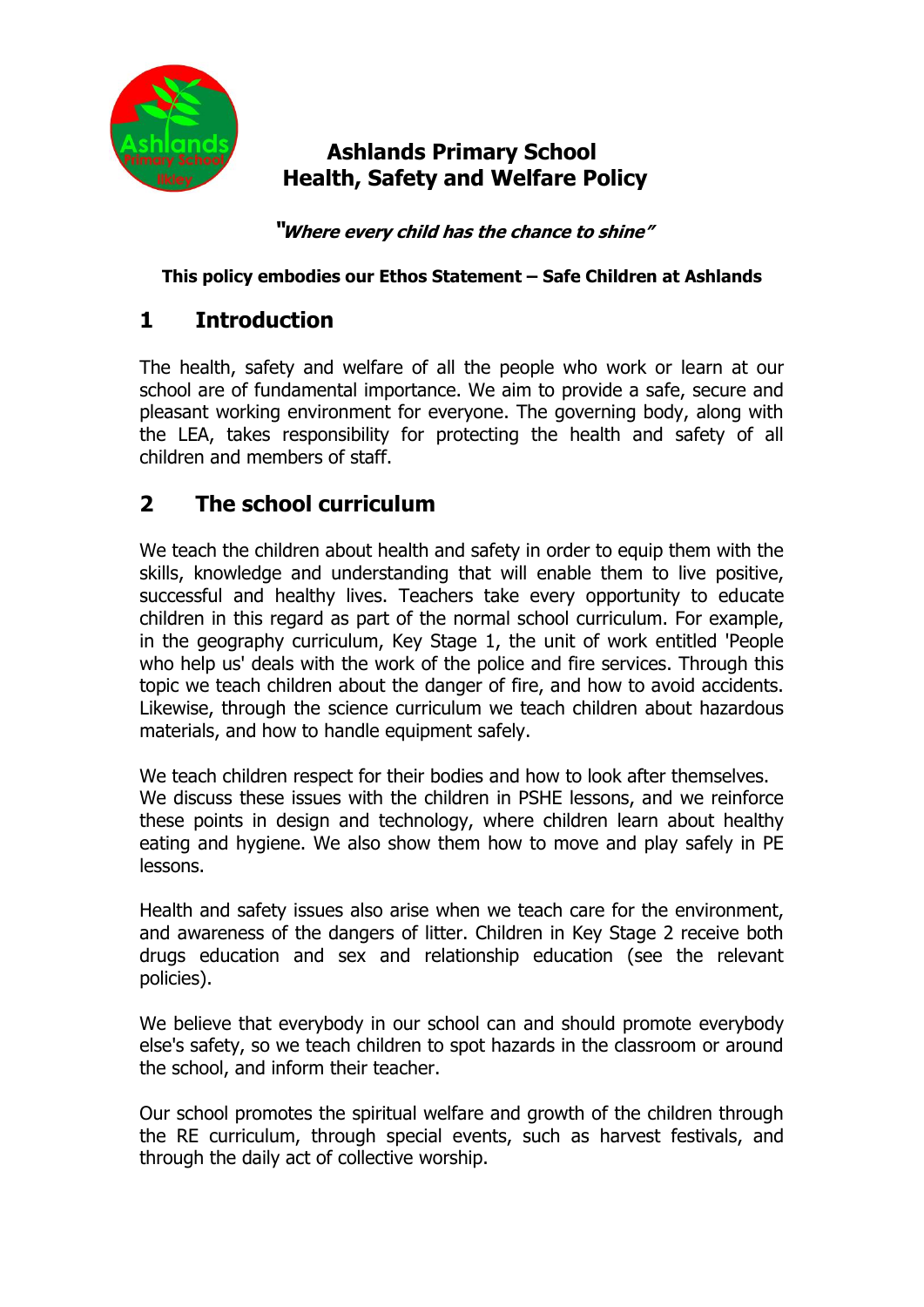Each class has the opportunity to discuss problems or issues of concern with their teacher. Teachers use circle time to help children discuss and overcome any fears and worries that they may have. These concerns are handled with sensitivity.

## **3 School meals**

Our school provides the opportunity for children to have a meal at lunchtimes. If parents are in receipt of Income Support, a Job Seeker's Allowance, Support under the Immigration and Asylum Act of1999, or Child Tax Credit (with income below a certain limit) they may claim free school meals for their children. We do all we can to ensure that the meals provided have a suitable nutritional value, in with the requirements of the School Standards and Framework Act of 1998. Children under five and those whose parents receive the above benefits are entitled to free milk each school day.

If children choose to bring their own packed lunch, we provide them with a suitable place to eat it and we supervise them during this time.

Our school promotes a healthy lifestyle. As sweets can damage children's teeth, we do not allow sweets to be eaten in school.

### **4 School uniform**

It is our policy that all children wear the school uniform when attending school, or when participating in a school-organised event, even if outside normal school hours. We agree the requirements for school uniform with parents, and we review these requirements regularly.

We always take a sensitive approach where regulations regarding uniform conflict with a child's religious or cultural beliefs. We have drawn up regulations regarding the recognition of cultural diversity in this respect, and these stipulate that we do not discriminate on grounds of race, creed or gender.

It is the responsibility of the headteacher to ensure that the school uniform policy is enforced. It is however not our school policy to exclude children from the school if they, for whatever reason, do not have the proper school uniform.

We ask parents to equip their children with the necessary uniform and school equipment. If a child repeatedly attends school without the correct uniform, we will inform parents and request that they make sure their child leaves home with the proper uniform on. If a parent is in financial difficulties, and this results in a child not having the correct uniform, or not having adequate equipment, our school will do all it can to support the parent. We ask parents not to send their child to school with 'extreme' hairstyles, or the sort of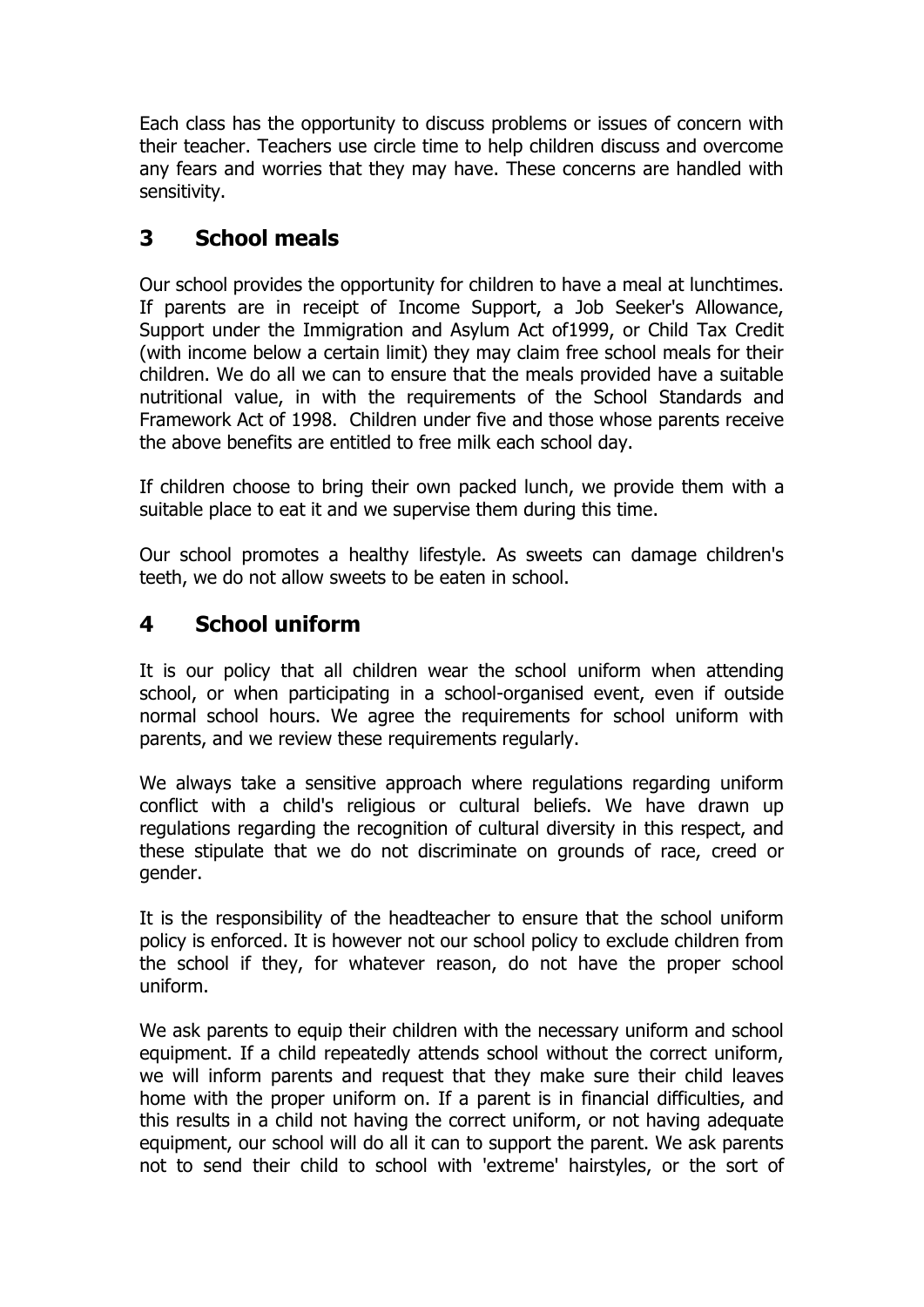appearance that is likely to draw attention. We ask parents to discuss their child's appearance with us if there are any religious issues involved that we might be unaware of.

On grounds of health and safety we do not allow children to wear jewellery in our school. An exception is ear-ring studs in pierced ears. We ask children either to remove these during PE and games, or to cover them with a plaster.

## **5 Child protection**

The named person with responsibility for child protection in our school is the headteacher, who liaises with a named governor. We will follow the procedures for child protection drawn up by the LEA and the Governing Body.

If any teacher suspects that a child in their class may be the victim of abuse, they should not try to investigate, but should immediately inform the person named person about their concerns.

When investigating incidents or suspicions, the person responsible in the school for child protection works closely with social services, and with the Area Child Protection Committee (ACPC). We handle all such cases with sensitivity, and we attach paramount importance to the interests of the child.

We require all adults employed in school to have their application vetted by the police, in order to check that there is no evidence of offences involving children or abuse.

All the adults in our school share responsibility for keeping our children safe. We may on occasion report concerns which, on investigation, prove unfounded. It is better to be safe than sorry and we trust that parents, while they will naturally be upset, will nevertheless accept that the school acted in the child's best interests.

# **6 School security**

While it is difficult to make the school site totally secure, we will do all we can to ensure that the school is a safe environment for all who work or learn here. We review security measures regularly, and draw upon the advice of experts (e.g. police officers, fire officers, architects and other consultants).

We require all adult visitors who arrive in normal school hours to sign in at the reception area. Teachers will not allow any adult to enter their classroom unless they are expected.

If any adult working in the school has suspicions that a person may be trespassing on the school site, they must inform the headteacher immediately.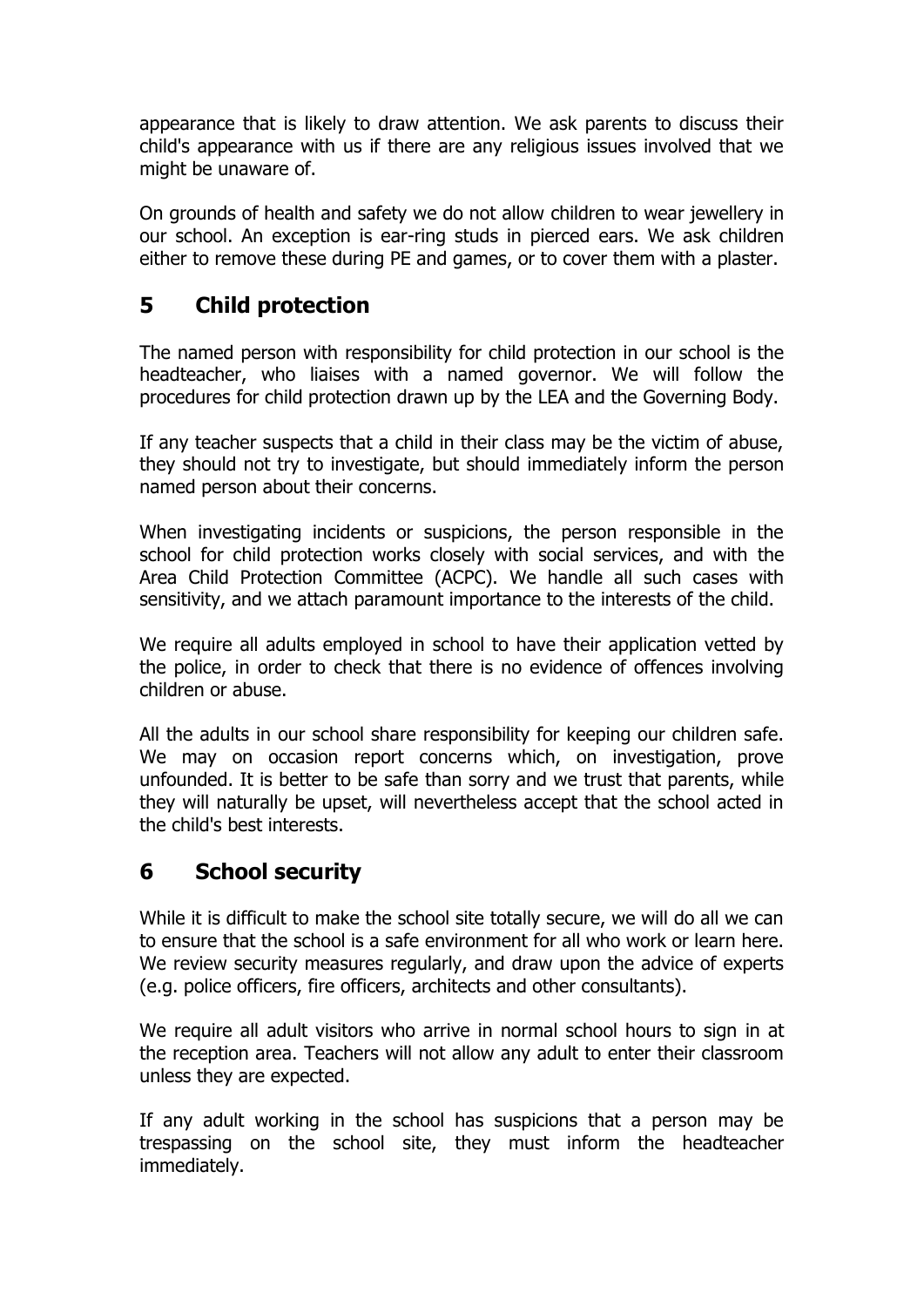The headteacher will warn any intruder that they must leave the school site straight away. If the headteacher has any concerns that an intruder may cause harm to anyone on the school site, s/he will contact the police.

# **7 Safety of children**

It is the responsibility of each teacher to ensure that all curriculum activities are safe. Similarly, curriculum coordinators will always be vigilant for hazards concerning equipment or activities related to their area of responsibility. If a teacher or curriculum coordinator has any concerns about pupil safety, they should bring them to the attention of the headteacher before that particular activity next takes place.

We do not take any child off the school site without the prior permission of the parent.

If an accident does happen, and it results in an injury to a child, the teacher will do all s/he can to aid the child concerned. We keep a first aid box in the main school office. Several members of staff at the school have been trained in first aid

Should any incident involving injury to a child take place, one of the abovementioned members of staff will be called to assist. If necessary, the school office will telephone for emergency assistance.

We record in the school logbook all incidents involving injury, and in all cases we inform parents. Should a child be quite seriously hurt, we contact the parents through the emergency telephone number that we keep on file. We update these numbers annually, but it is essential that parents inform us when contact details change.

There may be rare occasions where it is necessary for staff to restrain a pupil physically, to prevent them from inflicting injury to others, causing self-injury, damaging property, or being disruptive. In such cases only the minimum force necessary may be used and any action taken must be only to restrain the pupil. If restraint has been required, a written report will be made. Several members of staff have received 'Team Teach' training.

### **8 Fire and other emergency procedures**

Procedures for fire and other emergency evacuation are displayed prominently in all rooms. Fire drills are held twice each term. Arrangements are made to monitor the condition of all fire prevention equipment regularly. This includes the visual inspection of fire extinguishers, and the testing of the fire alarm system.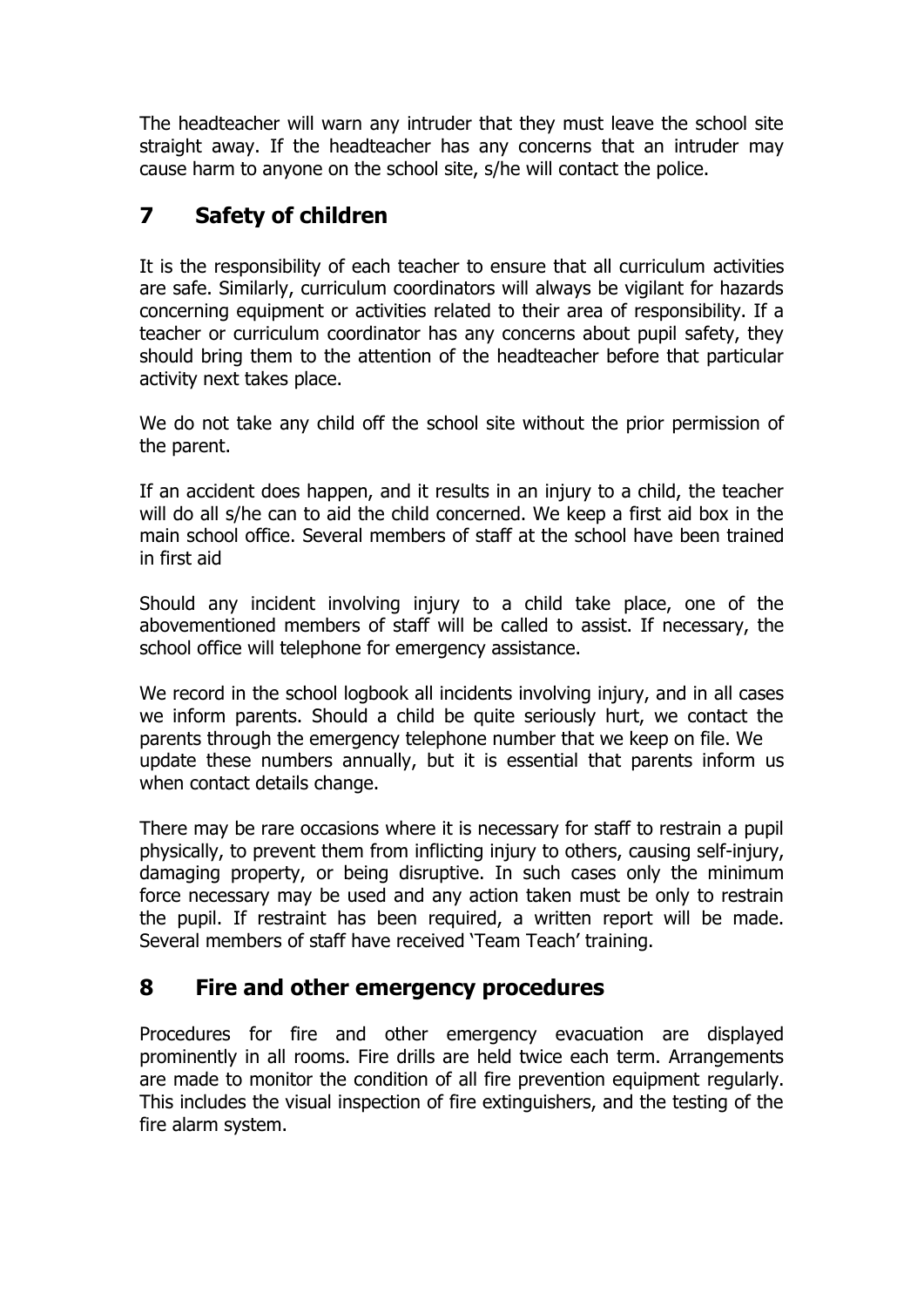# **9 Invacuation Procedure**

As part of our health and safety policies and procedures there is a need for a lockdown policy (see Invacuation policy) so that the building cannot be entered from the outside. This will ensure that all pupils, staff and visitors are safe in situations where there is a hazard within or near the school grounds.

A lockdown is implemented when there are serious security risks on the premises due to, for example, proximity of a dangerous animal, a nearby chemical spill, serious weather conditions or attempted access by unauthorised person/s with intent to cause damage or harm. Staff will be notified that a lock down is to take place on hearing the siren given over the tannoy system which can be heard throughout the school premises. They will then implement the procedures as set out in the Invacuation Policy.

# **10 Educational visits**

The school takes very seriously its responsibilities for ensuring the safety of children whilst on school trips (see also the policy for Off-Site Visits). School also subscribes to the centralised Evolve system through Bradford Council for advice and guidance and support in all aspects of educational visits.

## **11 Seat belts**

We use coaches and mini-buses only when seat belts are provided and only those companies on the recommended list from Bradford Council. We instruct the children to use seat belts at all times when the bus is moving.

### **12 Medicines**

Only medicines prescribed by a doctor / dentist will be administered by school where the dosage is 4 times a day or required at specific times that mean they must be taken during the school day.

School will only administer prescribed medicines that are in-date, labelled, provided in the original container as dispensed by a pharmacist and include instructions for administration, dosage and storage. The exception to this is insulin, which must still be in date, but will generally be available to schools inside an insulin pen or a pump, rather than in its original container.

Parents will be asked to sign a form giving school permission to administer the medicine.

All medicines, including epipens and inhalers are be stored safely in the school office.

Staff collect medicines, inhalers and epipens when children leave the premises for school trips / swimming etc and return them to the office on their return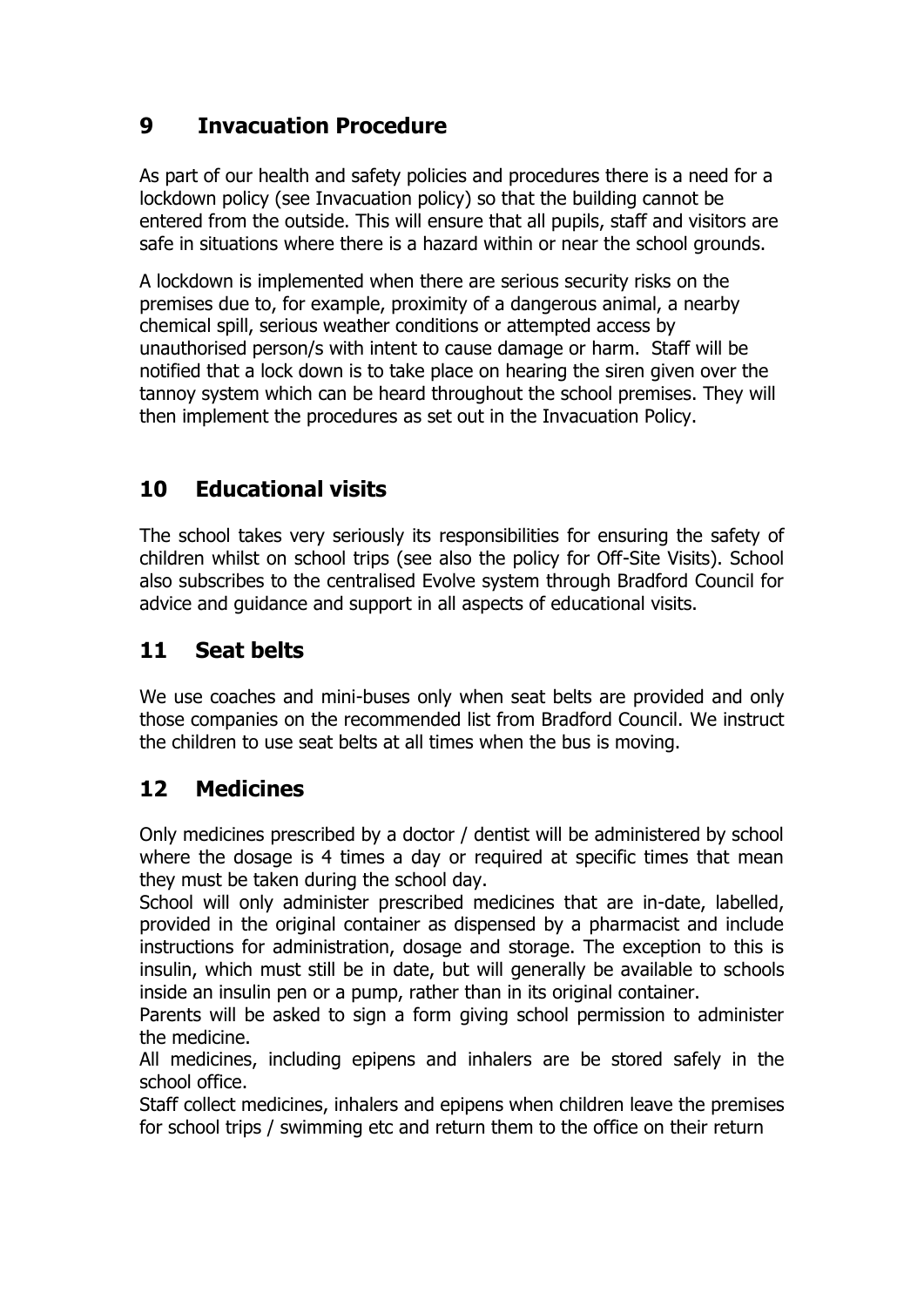Unused / out of date medication is returned to the parent for safe disposal. On the occasion where school is required to controlled drugs that have been prescribed for a pupil these are stored securely in a non-portable container.

Staff involved in administering some medication will receive training, usually from the school nurse.

# **13 Infection Control**

The school will follow best practice and the latest Guidance from Public Health England to reduce the risk of the transmission of any infectious agent. This will include reviewing Risk Assessments in a timely manner through consultation and discussion with all stakeholders. Increased cleaning of areas in school and practices to minimise any physical contact with hard surfaces will be included.

We will also increase hand hygiene through additional hand washing and demonstrating to all our children how to wash their hands effectively. The Catch it, bin it, kill it practice will also be demonstrated across school. Ventilation in classrooms will be maximised with a close watch placed on working environment temperature to balance the conflicting needs.

The Covid 19 Risk Assessment will be consulted and amended as any new challenge occurs.

# **14 Internet safety (see also Communications Policy)**

We regularly use the Internet in school, because it has many educational benefits. In order to minimise the risk of children coming across unsuitable material, we provide constant supervision, and we use only a filtered service, selected links, and child-friendly search engines. Parents are asked to sign authorisation for their child to use the Internet through the Home School Agreement which is sent out each year. We also seek parental permission before using photographs of children or their work on the school's website, or in newsletters and other publications through the admission form when they first start at Ashlands.

# **14 Theft or other criminal acts**

The teacher or headteacher will investigate any incidents of theft involving children.

Should any incident involve physical violence against a teacher, we will report this to the Health and Safety Executive and support the teacher in question if he or she wishes the matter to be reported to the police.